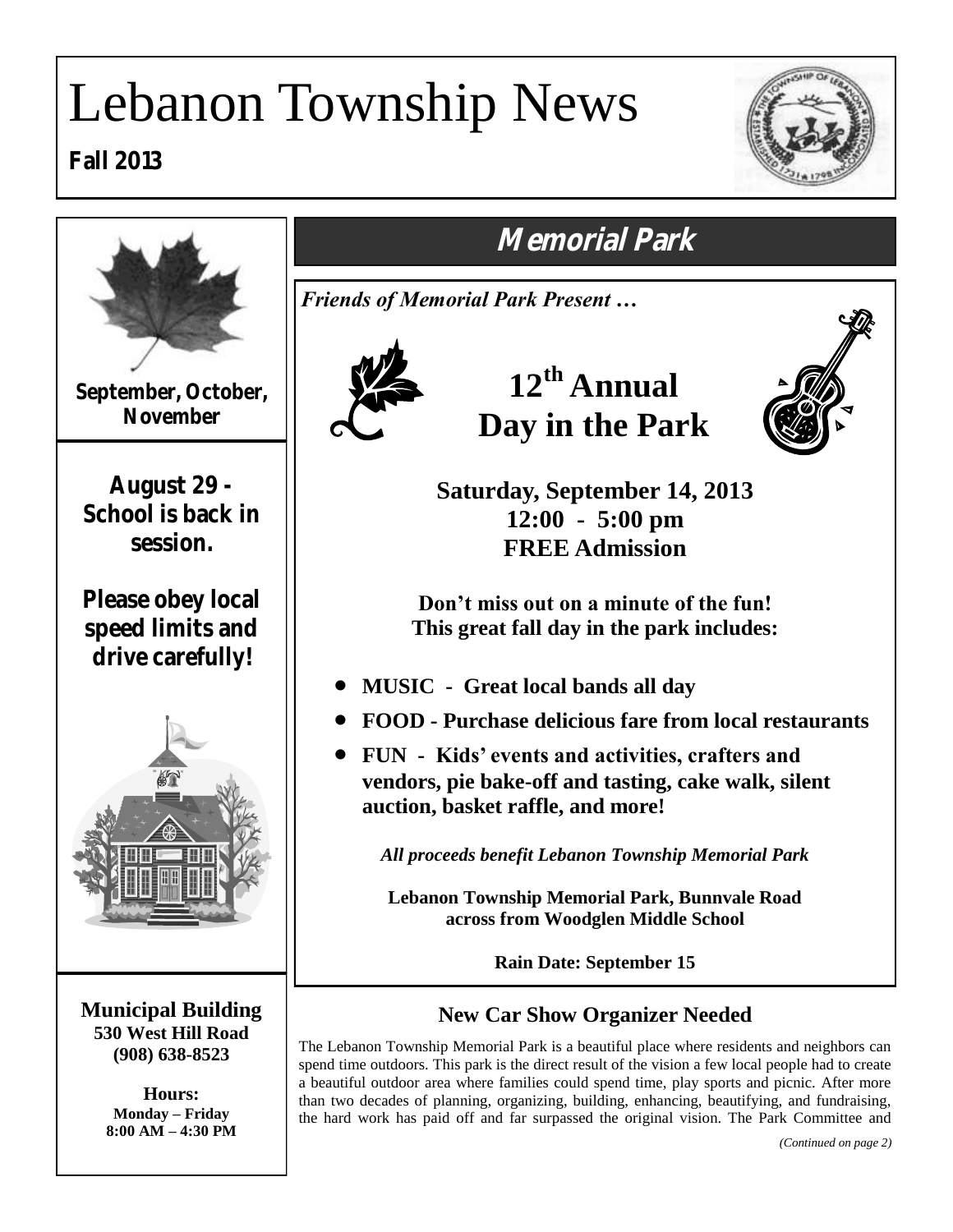### **Memorial Park**

#### *(Continued from page 1)*

volunteer helpers have worked endless hours to make this park what it is today. We can't imagine there are many residents who have not visited or used the amenities the park offers, however, if you have not visited, we encourage you to wander over to Bunnvale Road across from Woodglen Middle School and take a look at Memorial Park.

The development of the park has been completely supported by contributions from local businesses, private donations and years of fundraising by the Park Committee and supportive volunteers. Our two annual fundraisers will again be held in September this year. Our community day, *A Day in the Park*, will be held on Saturday, September 14, with a rain date of September 15. Our annual car show, *Sunday in the Park Car Show* will be held two weeks later on September 29, with a rain date of October 6. Please come out and support these two wonderful events!

For the past five years, *Sunday in the Park Car Show* has been organized by resident Wayne Maurer. Wayne graciously accepted this undertaking from the Spatz family, who ran the car show for many years. Wayne has spearheaded many wonderful car shows and its popularity has certainly grown. Beginning next year, in 2014, Wayne will no longer be able to organize the car show. We are currently looking for a volunteer to fill this position. The park is unable to survive without volunteer interest, volunteer work hours and volunteer organizing. In order to continue this very successful fundraiser, a new organizer needs to be appointed.

We encourage new residents and resident car enthusiasts to get involved and consider this position. For more information, or if you are interested in volunteering, please contact Wayne Maurer at (908) 638-4661. He will be happy to provide you with details of this position's responsibilities.

|                                                                                                                                                                                                                | PROCEEDS TO BENEFIT LEBANON TOWNSHIP MEMORIAL PARK                                                                                                                                           |                                                                                                                        |
|----------------------------------------------------------------------------------------------------------------------------------------------------------------------------------------------------------------|----------------------------------------------------------------------------------------------------------------------------------------------------------------------------------------------|------------------------------------------------------------------------------------------------------------------------|
| <b>Location:</b>                                                                                                                                                                                               | Car Show IN                                                                                                                                                                                  | www.sundayinthepark.net                                                                                                |
| <b>LEBANON TOWNSHIP</b><br><b>MEMORIAL PARK</b><br><b>67 BUNNVALE ROAD</b><br>CALIFON, NJ 07830                                                                                                                |                                                                                                                                                                                              | Date:<br>Sunday, September 29, 2013<br>Raindate:<br>Sunday, October 6, 2013<br>Times<br>$9am - 3pm$                    |
| A. Corvettes<br>B. Antiques ('49 & earlier)<br>C. Ford Muscle<br>D. GM Muscle<br>E. Mopar Muscle<br>F. Stock Chevy<br>G. Stock Ford (1950 & up)<br>Entry Form:<br>PREREGISTRATION DEADLINE SEPT. 16TH- \$12.00 | Trophies Awarded for All Classes:<br>H. Stock GM (1950 & up)<br>I. Stock Mopar (1950 & up)<br>J. Stock Trucks<br>K. Custom Trucks<br>L. Street Rods<br>M. Custom Cars<br>N. Foreign/European | O. Special Interest<br>P. Mustang<br>O. Camaro/Firebird<br>R. Motorcycles<br>S. Shelby<br>T. Tractor<br><b>Vendors</b> |
| DAY OF SHOW - \$15.00<br><b>NAME:</b>                                                                                                                                                                          | <b>SPECTATORS \$2</b><br>PHONE:                                                                                                                                                              | <b>Welcome!</b>                                                                                                        |
| ADDRESS:                                                                                                                                                                                                       | E-MAIL:                                                                                                                                                                                      | DJ, FOOD and FUN                                                                                                       |
| YEAR:                                                                                                                                                                                                          | <b>MAKE:</b>                                                                                                                                                                                 | See website for directions.<br><b>ALL PARKING LOTS AND</b>                                                             |
| <b>MODEL:</b>                                                                                                                                                                                                  | CLASS:                                                                                                                                                                                       | <b>DRIVEWAYS ARE PAVED.</b><br>NO DUST!                                                                                |
| <b>SPECS:</b>                                                                                                                                                                                                  | OPTIONS:                                                                                                                                                                                     |                                                                                                                        |
| Make checks payable to:<br>Lebanon Township Memorial Park Committee Wayne Maurer - 908-638-4661<br>to be received by 9/16/13: 262 Rocky Run Road<br>Glen Gardner, NJ 08826                                     | For more Info contact:<br>or email us: info@sundayinthepark.net                                                                                                                              |                                                                                                                        |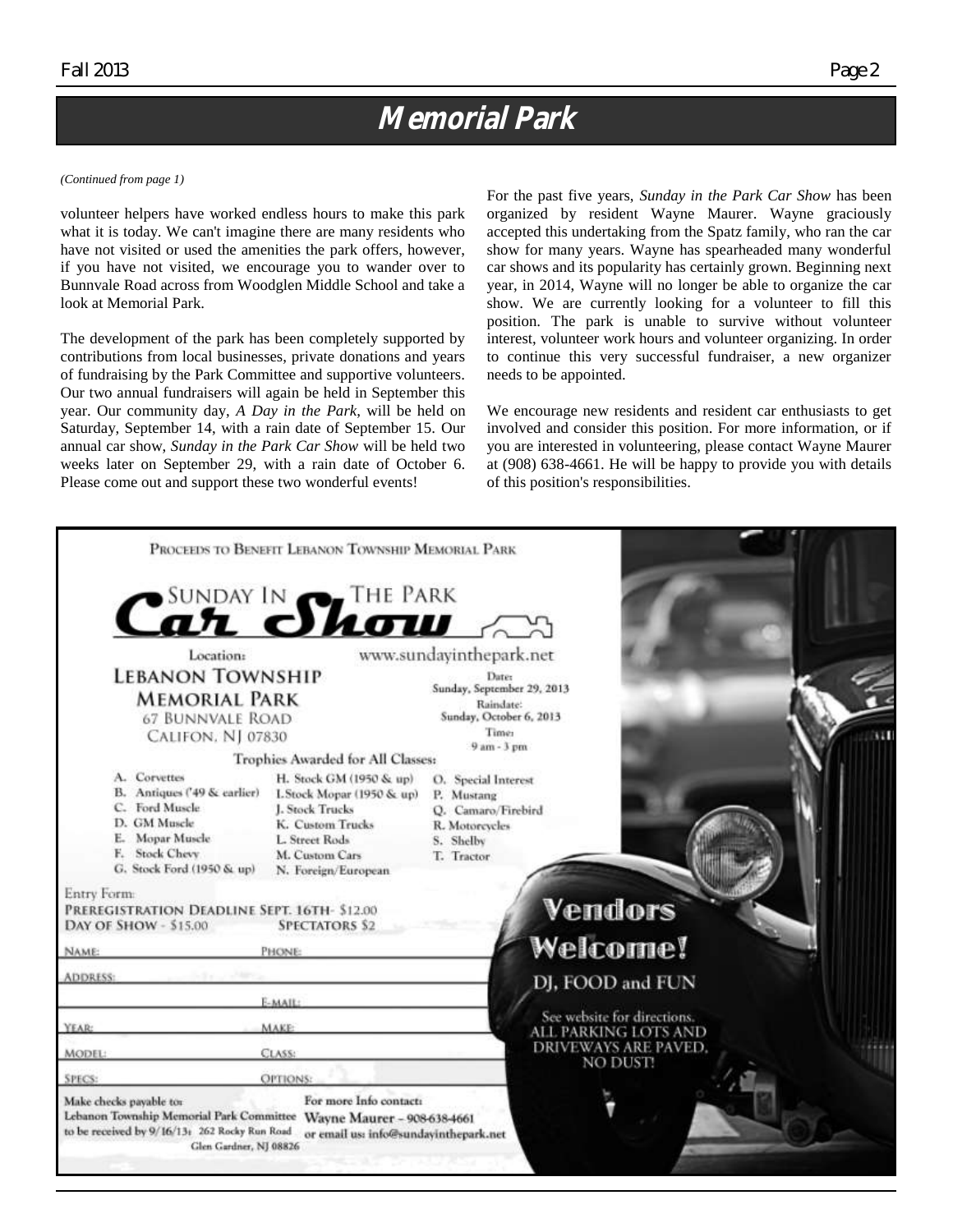## **Environmental & Open Space Commission**

#### **MOST UNWANTED INVASIVE PLANTS** PART 1 By: Doug Diehl, EOSC

What is the most unwanted invasive shrub in our township? Town residents may have another choice, but my choice is the Japanese Barberry (Berberis thunbergii).

The problem with this bush is that it invades the forest floor, replacing native species of plants that were there at one time. It can grow in upland forest and more open areas such as abandoned fields or yards as well as wetland transition areas.

Japanese barberry produces small, white, umbel flowers (pictured here) in the spring. During the fall, the fruit develops an elliptical shape that is usually red in color. The fruit can be eaten by birds where the seeds move through their digestive system. That in turn causes the seeds to be



further dispersed, expanding areas of propagation. Unfortunately, deer avoid eating the fruit and the spiny branches and small leaves which are acidic.

It may be more obvious to see the invasive dominance of this shrub in the winter and early spring when other foliage is not blocking their presence on the forest floor. As spring growth continues, you can find evidence of native species competing for forest space taken over by this shrub. The problem is how to get rid of it. The entire plant, including the root system, will need to be removed. It can also be cut back to at least stop it from getting larger. Beware, for it can invade your yard. If it is small, you may want to dig it out before it gets too large!



## **Bunnvale Library**

#### **NEWS FROM BUNNVALE LIBRARY**

Ah, September: as days shorten and nights lengthen, memories of summer vacations morph into the reality of returning to the routines of work and school. Let us help you navigate the transition by providing books, DVDs and periodicals to either fulfill academic requirements or simply to entertain, along with audio books and music CDs to ease a stressful commute. We can direct you to popular and classic works, or recommend a don't miss debut of a rising star.

Summer 2013 at Bunnvale included July's Stories and Crafts for preschoolers and children grades 1-6 led by *Greg Slomczewski* from the Hunterdon County Library. In August, *Diana and Mike Dove*, environmental educators, presented *Digging New Jersey Wildlife,* featuring songs, stories and lifelike representations of burrowing animals such as skunks, groundhogs, chipmunks, cicadas (the 17-year brood emerged this year and was the subject of extensive media coverage), fiddler and sand crabs, clams, land and sea turtles, and worms. This program, a hit with all age groups, was sponsored by Lebanon Township Clean Communities.

In September, *Eileen Lebida* will resume our regular Story Time for preschoolers. Minimum age is two years old; preregistration is required. Ask for a schedule at Bunnvale Library or check the county library website.

Our Anne Rambo display cabinet has new exhibits every month of the year. Perennial favorite *Doris Terris* returns in September to exhibit her original water, oil and acrylic paintings. October will feature *Kara Martin's* Western-themed collection. For November, the Christmas stocking collection of *Gen Sliker* will put you in the mood for that "most wonderful time of the year."

Your library card opens doors to new worlds. Look for special discounts during the month of September when you present your library card at select local businesses. Details are available at all Hunterdon County libraries.

Thank you for patronizing Bunnvale Library and making us your library of choice! Let us know how we can continue to improve our service to the community and meet your needs. As a reminder, please call ahead before dropping off donated items.

**Hours: Wednesday 1:00 – 8:00 PM Thursday & Friday 9:00 AM – 5:00 PM Saturday 9:00 AM – 2:00 PM**

**Telephone: (908) 638-8884**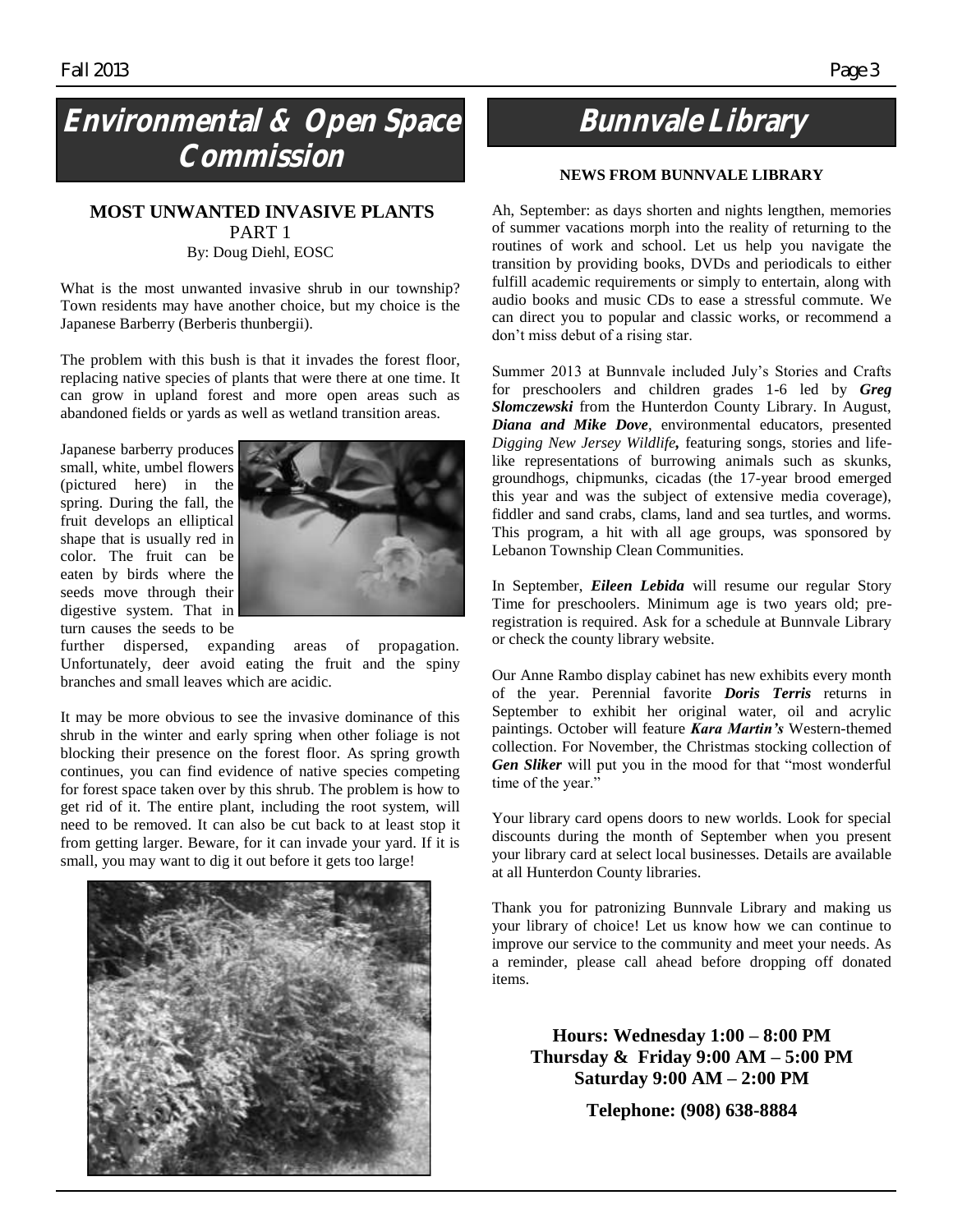## **Fire Department**

#### **Home Fire Safety**

Home fire safety means keeping your family and home safe from the devastations of fire and should always be a top priority. There are very simple steps you can take to promote fire safety in your home:

- Make sure all bedroom areas have working smoke alarms and carbon monoxide detectors with fresh batteries. Replace any carbon monoxide detectors that are more than six years old!
- Keep valuables in a fire-proof safe and flammable and dangerous items out of the reach of children.
- Create a fire evacuation plan and practice it with the entire family, including children.
- Make sure your children have a clear understanding of what to do in case of a fire and what to do if their clothes or hair catch on fire.
- Make sure exits are easily accessible. Debris, garbage and other obstacles can prevent people from getting out and prevent rescue workers and firefighters from getting in.
- Post house numbers next to your driveway so we can find you!
- Keep driveways clear and wide enough for emergency vehicles. Keep sidewalks clear of snow and ice.

#### **Reminders & Updates**

- **Fireplace and Home Heating Safety:** Make sure your fireplace, chimney, furnace and boilers are cleaned and serviced before you begin using them for the season. Space heaters should be placed no closer than four feet from flammable objects.
- **Members Needed:** We are looking for new fire, rescue, EMTs, drivers and support personnel. To learn more about joining the Fire Department, please stop by any Monday you see the fire house doors open, or contact Fire Chief Ed Schaffer at (908) 638-4550 or email firechief@ltfdnj.org.
- **2013 Fund Drive:** When you receive our 2013 fund drive mailing, please consider donating. The fire department needs your support. We are here for you 24 hours a day, seven days a week. Please take a moment to look over the information and help support YOUR fire department.
- Fall Cleaning & Donation Bin: We provide a Clothing Donation Drop Off Shed at Station 2 on Hill Road next to the Municipal Building for your convenience. The Fire Department receives a small percentage of what the donated items are re-sold for.
- **Old Cars Wanted:** We are looking for old cars to be used for training our firefighters & EMTs. For more information, please contact Fire Chief Ed Schaffer at (908) 638-4550 or email firechief@ltfdnj.org.
- **Burn Permits:** Applications for burn permits can be found on our website at www.ltfdnj.org.
- **Old Rescue Squad Building:** The Fire Department is in the process of finalizing a lease with the township which will give the department control of the old rescue squad building. The department will then be making renovations and repairs to the building. Some of the exterior landscaping has already been completed. Many thanks to Brook Run Farm for donating the new shrubs and plants.





**Professional Chimney** Cleaning, Maintenance. **Repairs & Relining** 

908-537-9900

GLEN GARDNER, NJ 08826 CountrySweep@Comcast.net www.CountryChimney.Com

**Serving Hunterdon County NJHIC License #13VH01724500**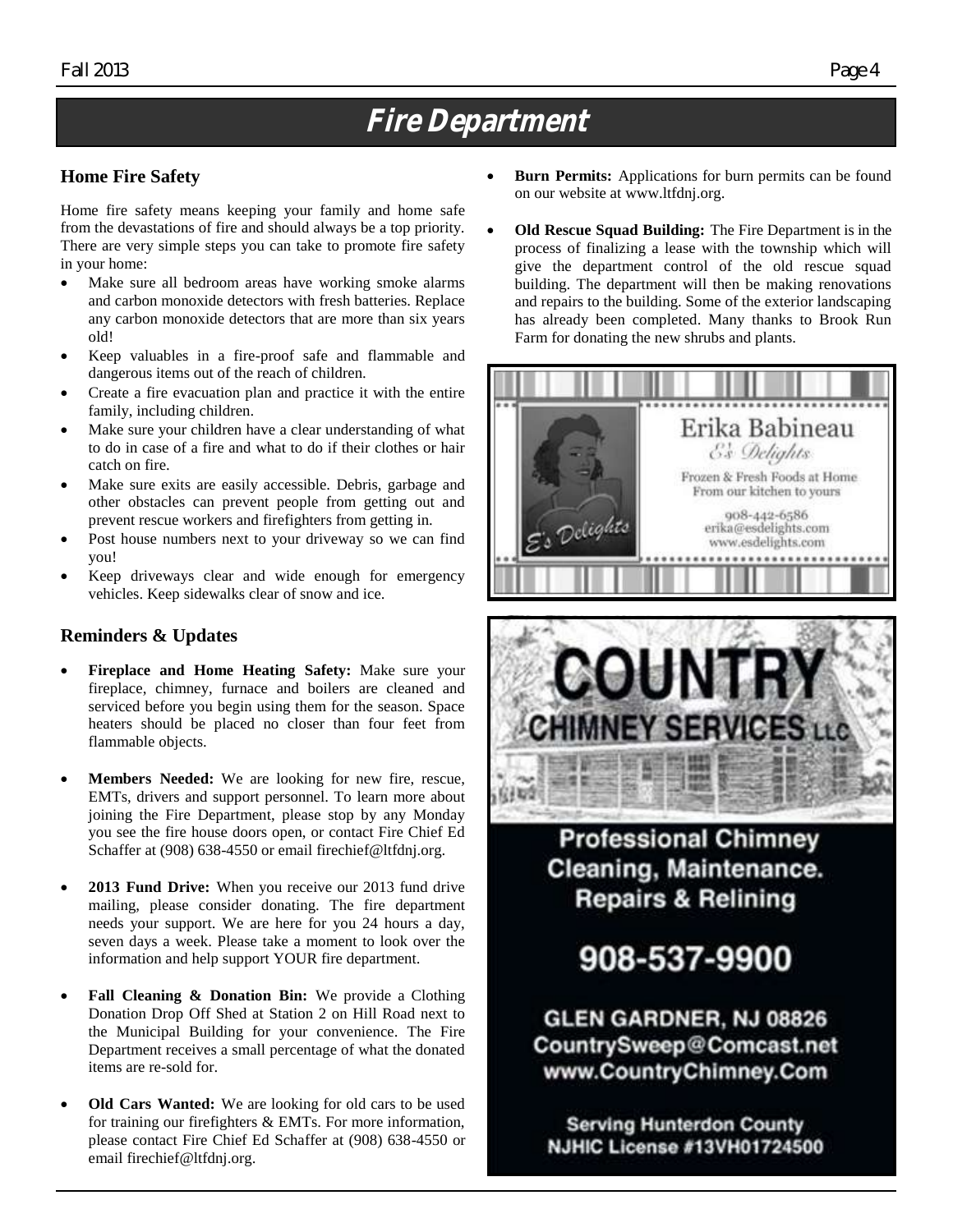## **Recycling**

#### **Recycling News**

Not only is recycling the right thing to do, it is also the law in New Jersey. Hunterdon County and Lebanon Township work together to try to make recycling convenient. Please check the recycling page of the Hunterdon County website, www.co.hunterdon.nj.us/ recycling.htm, for information about special county hazardous waste and



electronics recycling events. Lebanon Township generally has an electronics recycling event each spring.

For residential recycling, materials are accepted at each of the following locations:

 1. The township recycling depot on the third Saturday of each month between 8:30 and 11:30 AM behind the Municipal Building.

 2. The county residential recycling program at the Transfer Station in Annandale. The hours at the transfer station are 7:00 AM to 4:30 PM Monday through Friday and 7:00 AM to 1:00 PM on Saturday.

#### **ITEMS ACCEPTED FOR RECYCLING:**

 **Aluminum cans**: Only empty beverage cans will be accepted. Other aluminum items WILL NOT BE ACCEPTED.

 **Cardboard, chipboard & brown paper bags**: Corrugated, chipboard (boxboard) and brown paper bags will be accepted. Cardboard should be tied or placed in another cardboard container (box). Cardboard with food or food residue WILL NOT BE ACCEPTED.

 **Glass bottles and jars**: Food and beverage container glass with rings and caps removed will be accepted. All containers MUST be emptied and rinsed. Cups, drinking glasses, dishes, ovenware, window glass, lead crystal TV tubes, light bulbs, mirrors or any other type of glass product WILL NOT BE ACCEPTED.

#### **Hard covered books**

 **Junk mail & office paper**: Un-shredded junk mail and office paper will be accepted. Junk mail and office paper should be tied or placed in a cardboard container (box). Shredded or bagged junk mail and office paper WILL NOT BE ACCEPTED.

 **Newspaper**: Newspaper tied with string or twine will be accepted. Newspaper bound in tape or other materials WILL NOT BE ACCEPTED.

#### **Paperback books**

 **Plastics bottles # 1-7:** Plastic bottles # 1-7 that originally contained liquids are accepted. All containers MUST be emptied and rinsed.

#### **Telephone books**

 **Tin and bi-metal cans:** Are accepted if all food and other residue have been removed. Labels do not have to be removed.

### **Computer and Electronics Collection Day**

The Hunterdon County Utilities Authority will hold a Computer and Electronics Collection day on **Saturday, October 12** from 9:00 AM to 1:00 PM, rain or shine, at the Hunterdon County Library Complex, 314 State Route 12, Flemington.

Up to ten items containing electronic circuit boards, including computers, monitors and televisions, WILL BE accepted. Air conditioners, dehumidifiers, refrigerators, propane tanks, or hazardous wastes WILL NOT BE accepted. Hazardous wastes will be accepted on Saturday, November 9. For larger quantities or commercial disposal of other items, contact Newtech Recycling, Inc. at (732) 469-9774.

For more information, contact the Utilities Authority at (908) 788-1110, email swrs@co.hunterdon.nj.us or check their website at http://www.co.hunterdon.nj.us/recycling/ electronics.html.

### **County Hazardous Waste Collection Day**

The next Hunterdon County Utilities Authority Household Hazardous Waste collection will be held **Saturday, November 9** from 9:00 AM to 1:00 PM, rain or shine. The collection will be held at the Hunterdon County Library Complex, 314 State Route 12, Flemington. A list of acceptable items as well as directions to the complex can be found on the Hunterdon County Utilities Authority website at http:// www.co.hunterdon.nj.us/recycling/cleanup.html.

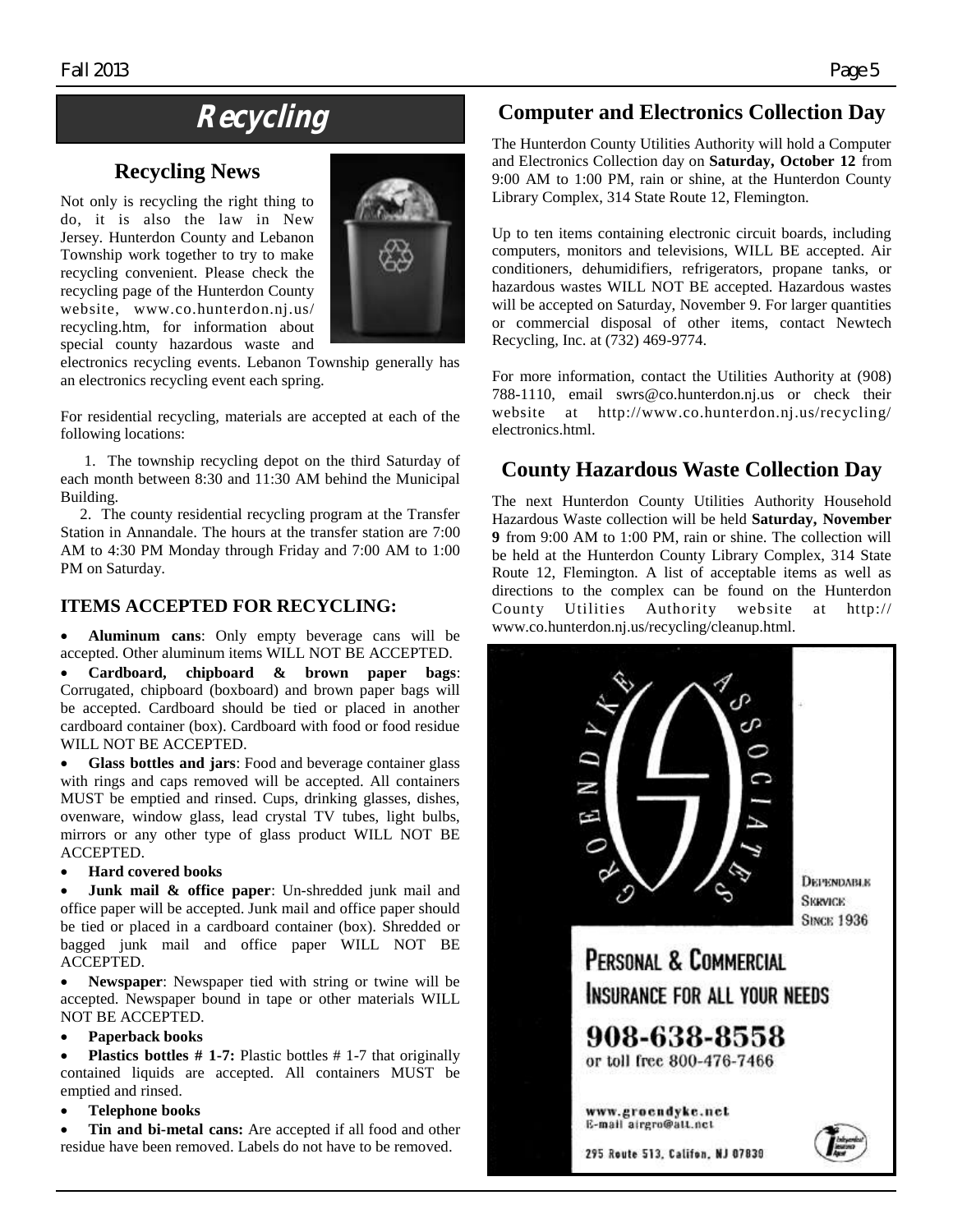

## **Sharon Groben**

Realtor®/Sales Associate & Lebanon Township Resident  $NJAR$  Circle of Excellence Award, Silver  $\sim$  2012 Weichert, Realtors<sup>®</sup> Ambassador's Club



#1 Sales Associate in Lebanon Township for Dollar Volume & Units in 2012\* FIVE STAR Real Estate Agent Award ~New Jersey Monthly Magazine  $\star\star\star\star\star$ Thinking of Buying or Selling? Make your first call to Sharon Groben! Cell 908-303-9385 ♦ GoGroben@earthlink.net ♦ Office 908-439-2777 ext. 150 Visit my web site to view all the listings on the Garden State MLS at SharonGroben.com

**Sharon is the Lebanon Township Expert with PROVEN RESULTS!** 







Original owners designed and updated this Stone Manor 5 BR, 4 1/2 BA Dream Home. Spectacular 5+ acres with incredible mountain views all the way to the Delaware Water Gap! Dramatic 2-story Foyer. Formal Living Room and Dining Room with tray ceilings. Spacious eat in gourmet Kitchen with breakfast bar. Cathedral ceiling Family Room with stunning fieldstone fireplace. 4 Season Room and Library/Office, Master Bedroom

Suite with fireplace and gorgeous Master Bath. Bonus Mountain View room with porches and fireplace. Generous room sizes, wood flooring, new neutral carpeting, 2 staircases, Patio. Full Finished Basement with Victorian Village theme-billiard room, recreation room, tavern room, media theater room and full bath. Visual Tour: SeeTheProperty.com/117775

808 HIGHLAND DRIVE ~ Offered at \$569,000 Spectacular & renovated 4 BR Colonial with rocking chair front porch. Spacious room sizes throughout. Incredible top of the line eat in kitchen with oversized cherry center island, granite counters, abundant maple cabinets & decorative tumbled marble. Impressive cathedral ceiling family room off kitchen with fireplace. Large living room & dining room both with wood floors & decorative trim. Convenient 1st floor laundry room & office with custom built in shelving. Master bedroom retreat with walk in closet & lovely master bath with jetted tub. Fabulous finished basement recreation area with custom bar, 3-sided gas fireplace, sitting area, game room & powder room. Private rear deck with pool & pond. Level & open 5 acres in sought after cul-de-sac neighborhood



### Listed & SOLD in 2013 by Sharon Groben TUST SOLD



If your home is currently listed with another broker, this is not intended as a solicitation of that listing \* This representation is based in whole or in part on data supplied by the Clarker State Multiple Listing Service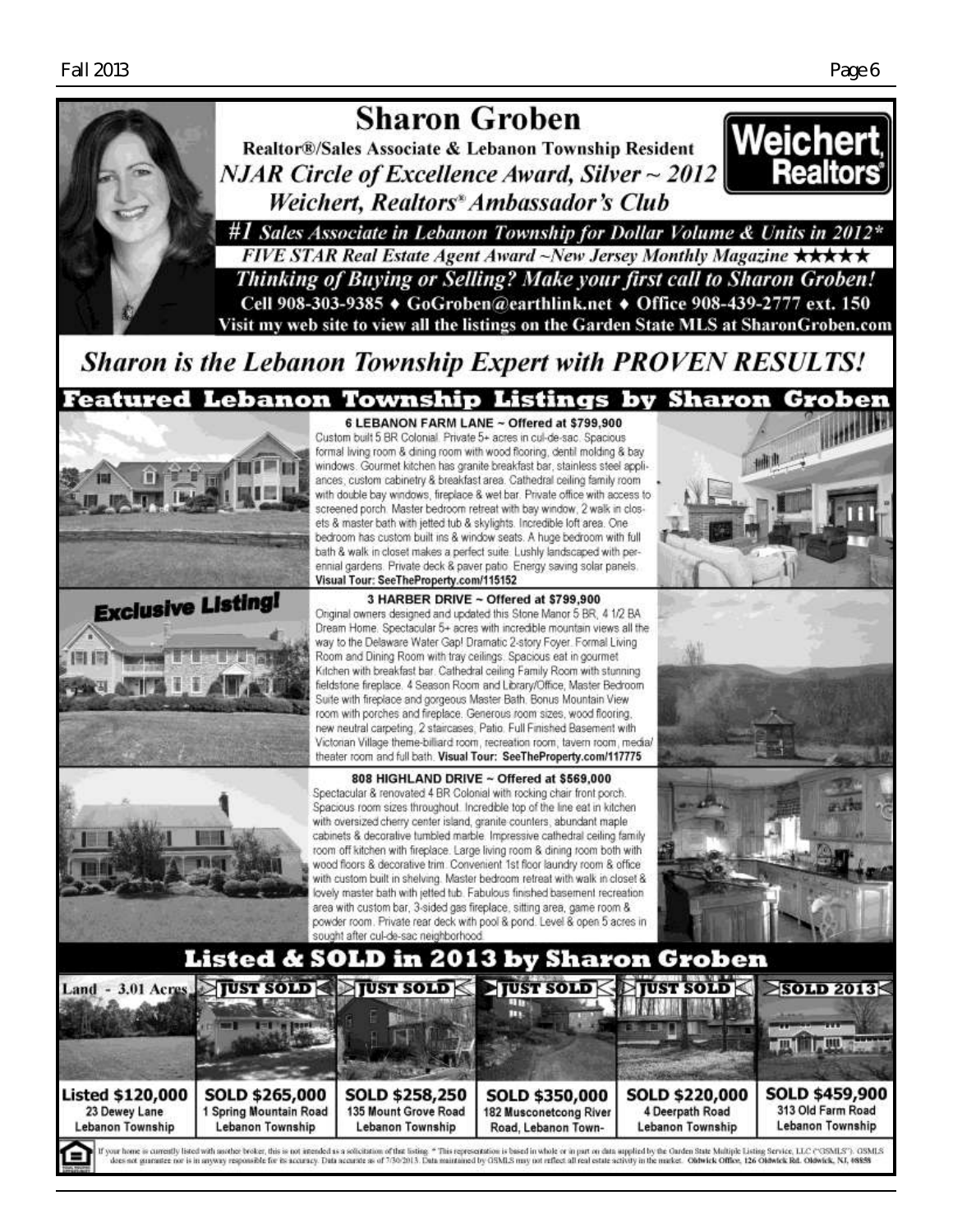## **Historians**

#### **Murder on the Musconetcong**

Installment #2

by Nina Savoia, Historian Based on *Murder along the Musconetcong: A tale of Jersey justice* by Ruth Trask Farrow, 1973

*Recap: John B. Parke along with his sister Maria Parke Castner, his niece Maria Matilda Castner and his right hand man, John Castner, were bludgeoned to death on May 1, 1843.*

#### *The John B. Parke Will is Read*

The last will and testament of John B. Parke was read after the funerals. His real estate holdings and/or the income from them went to his two sisters, Rachael and Sarah. His personal property went to his 17 nieces and nephews. To brothers David and Abner Parke ….. nothing! John Castner was to be executor of John B. Parke's estate, but since he died along with Mr. Parke, David and Abner Parke qualified to execute the will and it was admitted to probate.

Mr. Parke's heirs searched the house and found money, gold, bonds and mortgages hidden in various places. The cash totaled \$5,825, the other assets approximately \$12,000. The actual total was never recorded, as over the years other occupants of the house found money here and there. Each heir was given \$300. The law at the time prevented women from inheriting if they were married. The married niece's husbands received the inheritance.

Prior to the murders, it was rumored that John B. Parke was going to change his will and leave everything to John Castner and his family, thus creating motive for his death by family members who would be disinherited. Suspicion also fell upon strangers. A Mr. Coleman, Mr. Auble and Mr. Sinnott, all exconvicts, were in the area at the time of the murders and were considered suspects, but they all had strong alibis. Because it was known that John Castner would not have opened his door to any stranger, all suspicion fell back to family members. In fact, four family members were accused and tried for the murders!

As you can imagine, the strain on the whole family was unbearable, considering each suspect was indicted on five counts and each could have been tried five times.

A "Holy Alliance" was formed by some men from Warren County. They pledged to find the murderer or murderers. Of course the \$1,800 reward was a factor in their decision.

The Grand Jury handed down indictments against John B. Parke's brother, Abner Parke, and a niece's husband, Henry Hummer. Abner was elderly and weak and had a strong alibi. He was arrested four times, put on trial and acquitted twice. There was no good evidence on Mr. Hummer, thus he was acquitted.

Joseph Carter, Jr., the husband of one of the nieces, was poor, owed a good sum of money and was about to be foreclosed upon. A day after the murder, and before he received his wife's inheritance, Carter paid off some debts. Constable Van Doren refused some of his bank notes, saying they were counterfeit, and also questioned where Carter could have gotten the money. Carter first said he borrowed it, then said he had saved it from his selling trip to New York. He told the constable that even his wife didn't know he had some money put aside. Because he had sworn he had no money just weeks prior to the murders, paying these debts cast suspicion on him.

On May 22, 1843, an affidavit of suspicion of murder was filed on Joseph Carter, Jr. by Moore Furman of the "Holy Alliance". Carter was indicted on four counts of murder and one count of attempted murder. His trial, the first trial for the murder of John Castner, was held in August 1843. He was found not guilty. He was released on bail and later re-arrested for the murder of John B. Parke. At his second trial, in September, 1844, Carter was found guilty.

John B. Parke's nephew, Peter W. Parke, was indicted by the Grand Jury and put on trial for the murders of John Castner and John B. Parke. He was the only suspect to be tried on two indictments simultaneously. As to why Peter was involved, there are not many clues. It seems that since he and Joseph Carter, Jr. were friends, suspicion feel upon Peter also. He was a shoemaker of small stature and would have been hard pressed to carry out such brutal murders. He also was not in debt to anyone and did not need the money. His wife testified that he was home on the night of the murders. He did not own a horse or wagon. At his trial two "surprise" witnesses testified. First, Jesse Tiger swore that while working for Carter he was asked to assist in the murders. Then, Margaret Martenis testified she heard Carter and Peter talking, with one asking the other "do I look guilty?" with a reply of "no, do I?" Both witnesses were known in the community as untrustworthy and prone to lying. They did not come forward at Carter's trial but conveniently showed up for Peter's trial a year and a half later! The deadly harm was done. He was found guilty.

Both Joseph Carter, Jr. and Peter W. Parke were sentenced to hang on August 22, 1845.

Installment #3 to follow.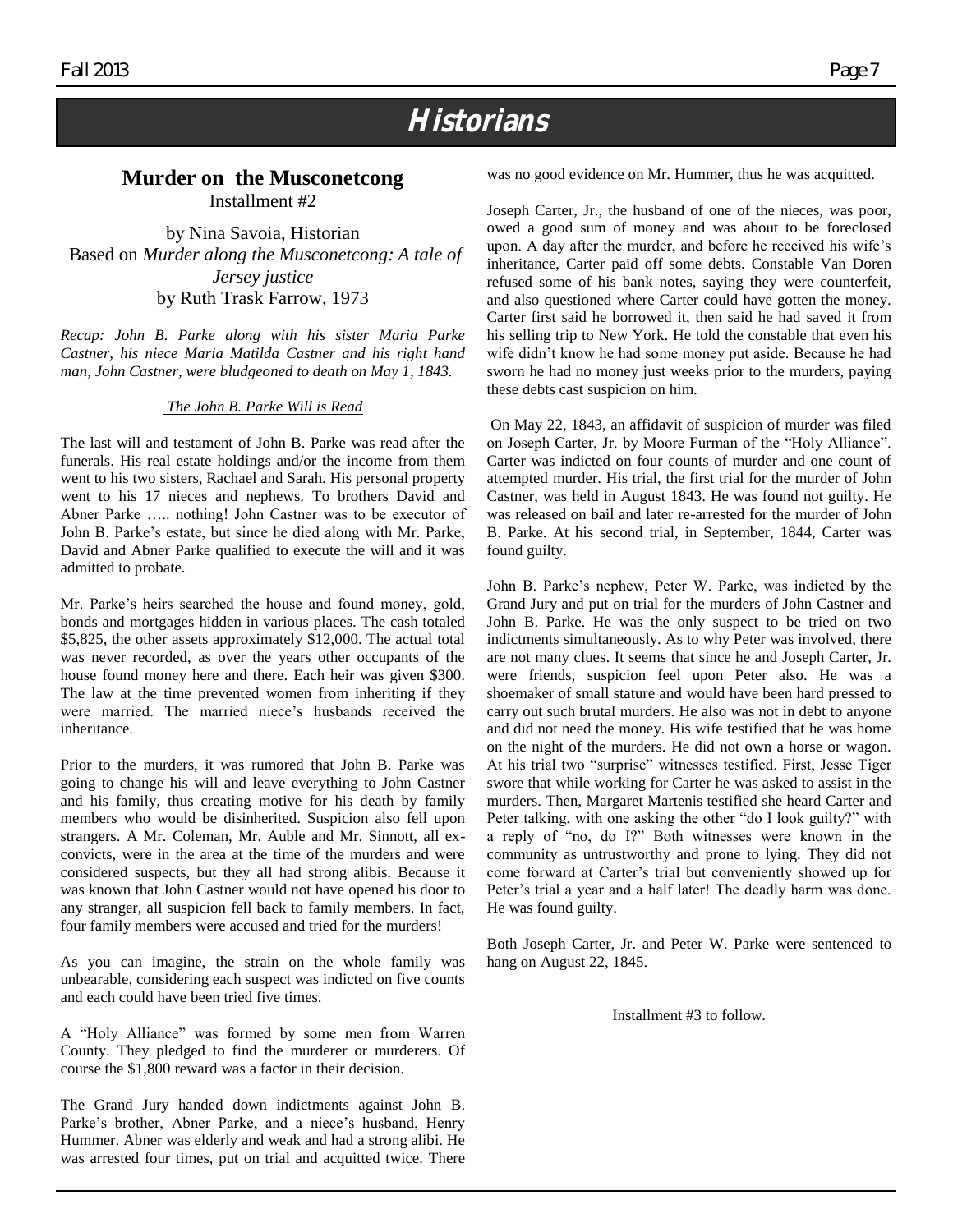### **Museum**

Joan Lucas Curator

#### **TOWNSHIP OF LEBANON MUSEUM 57 MUSCONETCONG RIVER ROAD HAMPTON, NJ 08827 (908) 537-6464**

#### **BOALT DOLLS** August 3 - September 28

A collection of fairy tale dolls, exquisitely made by Gladys Boalt, on display courtesy of Sharron Ballard. Adults and children will love this exhibit.

#### **RUSSIAN PUNCH NEEDLE COLORED ASSESSMENT OF A SET OCTOBER 23**

Clifford Ballard will display his beautiful Russian Punch Needle done with Igolochkoy needles and the wonderful wooden boxes he handcrafts. A great skilled show.

#### **QUILT SHOW October 5 - October 31**

 **Opening Reception: October 5, 1:00 - 5:00 PM** The Hunterdon County Quilt Guild's semi-annual exhibit of their handiworks. A beautiful show you won't want to miss.

#### **CRAFT DAY WORKSHOP CONSULTERING A SEXUAL DESCRIPTION OCTOBER 19**

A Saturday craft day to learn a new craft and enjoy fellowship. We might try painting on tiles. Call us for more information.

The Musconectong Water Color Group under the direction of Doris Ettlinger MacFadden, local artist and illustrator. Always a great show.

#### **BOYERTOWN, PA: BELSNICKLE** November 29

Our visit to the Boyertown Historical Societies annual folk art craft show at the Boyertown High School was enjoyed so much that we hope to get a bus and go again. Call us for a seat, so we can plan this event.

#### **HOLIDAY WINDOWS December - January**

The holidays will be here before you know it. Our deep window sills have been a great place to decorate with trees, Santas, lights, etc. There are 11 windows. Call us if you can help decorate one and by all means stop by and see them over the holidays.

#### **HOLIDAY PARTY December 14**

Our annual holiday party will be on Saturday, December 14, from 1:00 - 5:00 PM. Our windows will be ready and we hope you will enjoy them as you partake of our soup and bread reception. Please bring a jar of peanut butter to supplement the Lebanon Township food distributions or something for the Hunterdon Food Pantry. Santas and snowmen also on display thanks to Sharron Ballard.

#### **BOOKS & POTTERY**

What better gift to give or receive than a keepsake of where you live. Lebanon Township History Books are \$20 and pottery from \$10 to \$30. Call or stop by while the selection is still good.

#### **Museum Hours: Tuesday & Thursday 9:30 AM - 5:00 PM Saturday 1:00 - 5:00 PM**

The museum is supported by the Township of Lebanon under the guidance of the Township Historians

Deanna Kinney Assistant Curator

#### **ART SHOW November 2 - November 30 Reception: November 2, 1:00 - 5:00 PM**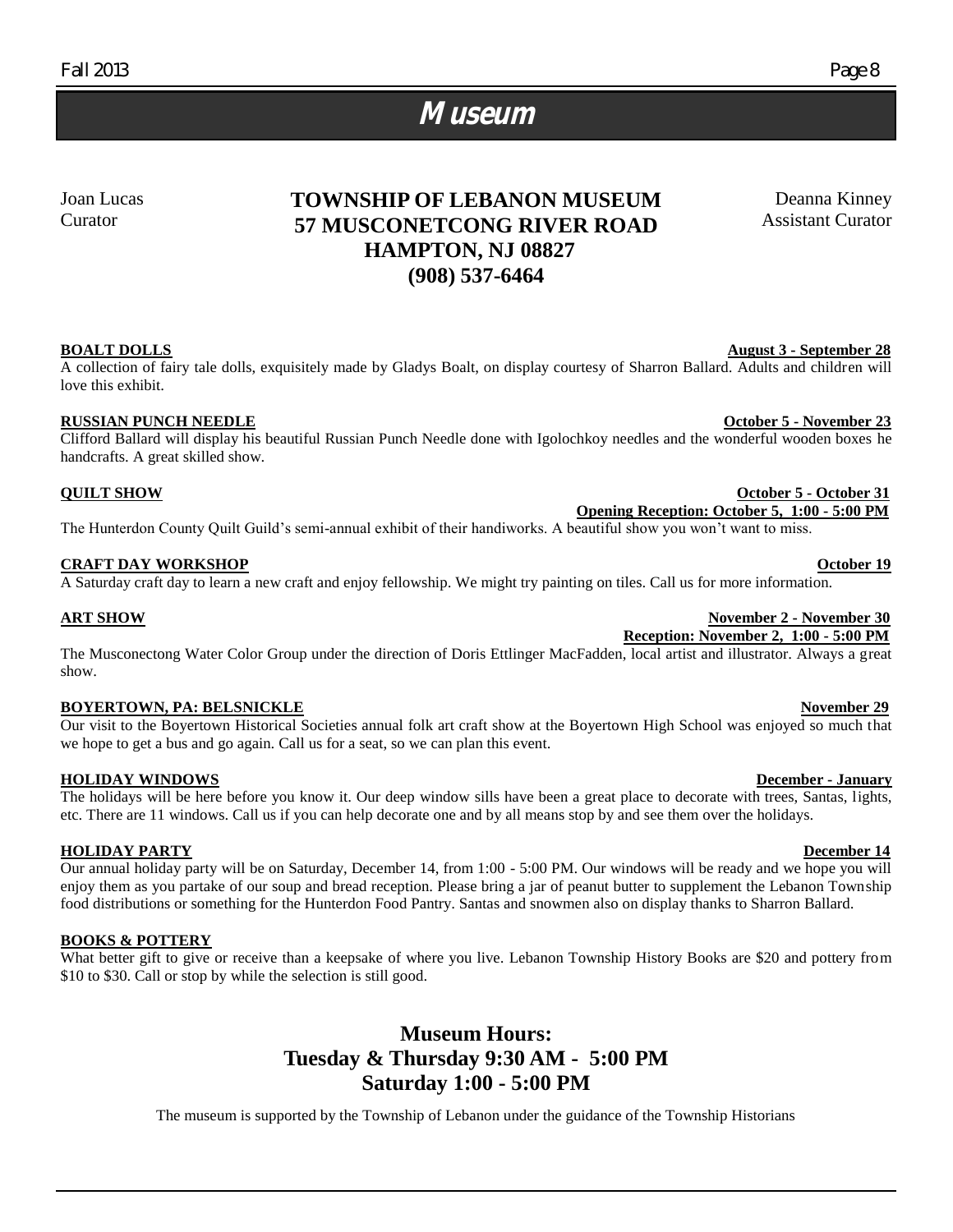## **Education**

### **Lebanon Township School District Technology Initiative**

As the school year begins, we are excited to start a new initiative in the district involving significant upgrades to our educational technology. As we move through our daily lives, we have the opportunity to utilize technology in almost everything we do. Our children will have an even greater need to utilize technology as they approach high school and beyond. For these reasons, we will be investing in updates to the hardware for our students and staff as well as investing in training for both teachers and students. Our ultimate goal is to give each student easy and permanent access to the technology tools that will enable them to succeed in a rapidly changing world. There has been a great deal of conversation in recent years about schools providing a computer for each student. This one-to-one model can be very effective and will quickly become the norm in most schools. We are, however, approaching this change with the philosophy that simply giving a student a computer does not, in and of itself, create growth. We will spend the beginning half of the school year examining instructional practice, assessing the needs of our students and staff, and creating a coherent plan to integrate technology into our instructional practice in ways that mimic real world applications.

Our first major step towards reaching our technology goals is the construction of a formal technology lab at Valley View School. This lab will help us enhance learning as well as allow us to be compliant with new technology requirements for student assessment. We have begun the retrofitting of one of our classrooms and expect it to be fully operational for September. This lab will be a place for students and teachers to work with current technology and software to accomplish their educational goals. As work on the lab progresses, we will be inviting members of the community in for tours and demonstrations. At the same time that this is happening, our teachers at Woodglen School will be receiving training in the use of instructional technology and will be working with students to better integrate technology into their school day.

This is an exciting and challenging initiative that will enable our students to keep pace with students from around the world. We are thrilled to be able to offer these opportunities to our children and thank all of the members of our community for their continued support of our schools. Look for future updates about technology and please contact me with any questions.

Jason R. Kornegay Superintendent Lebanon Township School District jkornegay@lebtwpk8.org

#### **Lebanon Township Education Foundation**

Founded in 2006, the Lebanon Township Education Foundation (LTEF) is a non-profit,  $501(c)(3)$  organization dedicated to promoting and enriching education in Lebanon Township. The LTEF is generously supported by school families, residents, and businesses in the community.

The funds the LTEF raises provide financial assistance to the school district, helping bridge the gap between district needs and budget realities. The organization fulfills teacher grants and supports capital improvement projects. Outside of the schools, the LTEF also provides community education classes and each year awards a college scholarship to a graduating Lebanon Township high school senior. Woodglen School Language Arts teacher Julie Garvey said about the technology donated by the LTEF, "I couldn't imagine teaching without it! Thanks LTEF."

Updates on some of our on-going projects:

- Information on upcoming adult education classes as well as after-school arts and enrichment classes for students will be posted on our website, www.ltefuture.org, in the fall. Please check the schedule and join us for some of the following classes: Yoga for Kids, Art Workshops, Craft Classes, Jewelry Making, Astronomy, Lego Workshops, Community Health Series, CPR, and Babysitter Certificate Courses.
- We will be kicking off our annual Hundred Squared Fundraiser in October. Please look for the thermometers and help support our organization. All donation amounts are welcome.
- We are currently raising funds to install an outdoor tiled sport court at Woodglen School. Email us at info@ltefuture.org if you are interested in sponsoring a piece of equipment and memorializing your family name.

### **From the Clerk's Office**

The Township is in the process of renewing the cable franchise with Comcast. The Township has until April 18, 2014 to issue a municipal report which would be prepared by an Advisory Committee appointed by the Township Committee. The Township Committee is now seeking individuals who would be interested in sitting on the Advisory Committee. The Advisory Committee will be responsible to conduct fact-finding on the Township's current service and the needs of the municipality and its residents as well as the preparation of the report.

If you are interested in volunteering for a position on the Advisory Committee, please contact Municipal Clerk Karen Sandorse at (908) 638-8523 or email clerk@lebtwp.net.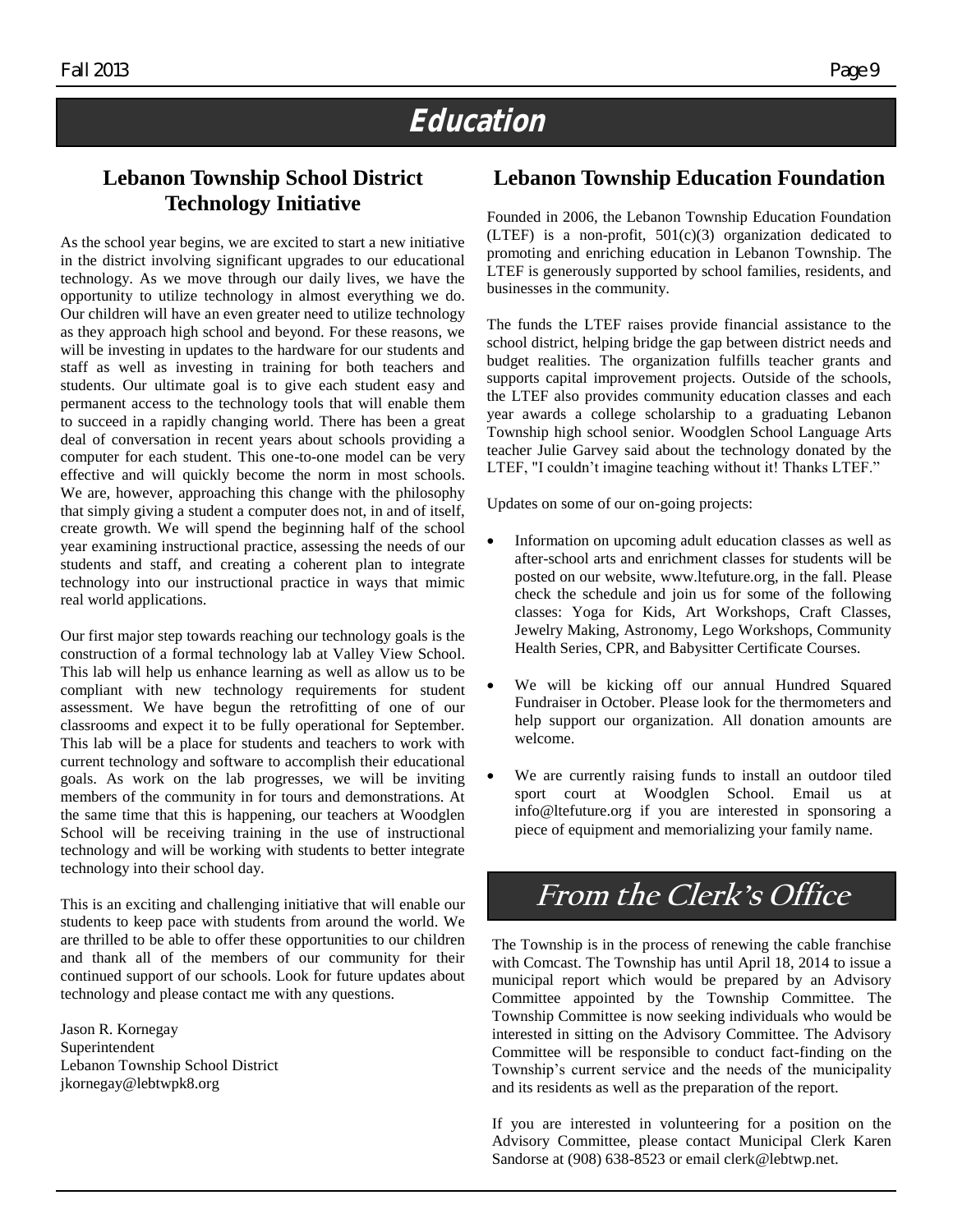## **Community News**

### **NEW JERSEY STATE** *POLICEMEN'S BENEVOLENT ASSOCIATION* **TEWKSBURY - LEBANON TOWNSHIP's POLICE LOCAL No. 386**

We at the Lebanon Township Police Department are proud to announce that we have merged with the Tewksbury Township Police Department's PBA Local #386. In merging into one PBA we have increased our ability to better meet the needs of not only our members but also of the residents of Tewksbury and Lebanon Township as well.

In recent history the PBA has donated to the following charities and events: The 200 Club of Hunterdon, the Police Unity Tour, Somerset Hills Learning Institute, the Torch Run for Special Olympics, Mane Stream, Hunterdon Hospice, Wounded Warrior Project, Safe in Hunterdon, and the USO, among others. In addition, the PBA has been able to provide graduating Voorhees High School seniors with the opportunity to earn a college scholarship.

We look forward to serving both communities now and in the future. If you have any questions or suggestions for future donations or events, please do not hesitate to call either the Tewksbury Township Police at (908) 439-3477 or the Lebanon Township Police at (908) 638-8516.

*P.B.A. Local No. 386 does not use nor are we affiliated with telemarketers. If telemarketers claiming to be soliciting for your local police contact you, please gather their name and call back number and contact our department immediately.*

### **Open Cupboard's Current Needs**

The Open Cupboard Food Pantry in Clinton provides food and personal care items to over 200 families each month in northern Hunterdon County. This would not be possible without the help of the community. Currently our most needed items are chicken broth, pasta sauce, canned peaches, pears, and pineapple, coffee, toilet paper, and laundry detergent. For more information, please visit our website at www.opencupboardfoodpantry.org.

### **Meals on Wheels Volunteers Needed**

Meals on Wheels in Hunterdon, Inc. is a private, non-profit agency serving approximately 225 homebound seniors every day on twenty routes throughout Hunterdon County. We are one of the last meal delivery programs in the state of New Jersey to depend solely on volunteer drivers. In 2012, we served over 54,000 meals between all programs reaching 400 people. Our mission is to assist the homebound elderly/disabled of Hunterdon County maintain their independence by enhancing their nutritional health, thereby avoiding unwanted institutionalization.

Meals on Wheels **desperately needs** volunteer drivers in your area. Serve your homebound senior neighbors a hot noontime meal. The commitment to drive is only **once** a month. It will take only an hour or two once a month to get that good feeling of giving. Call (908) 284-0735 to offer your time or for more information. Help us, help others.



www.minglewoodkennels.com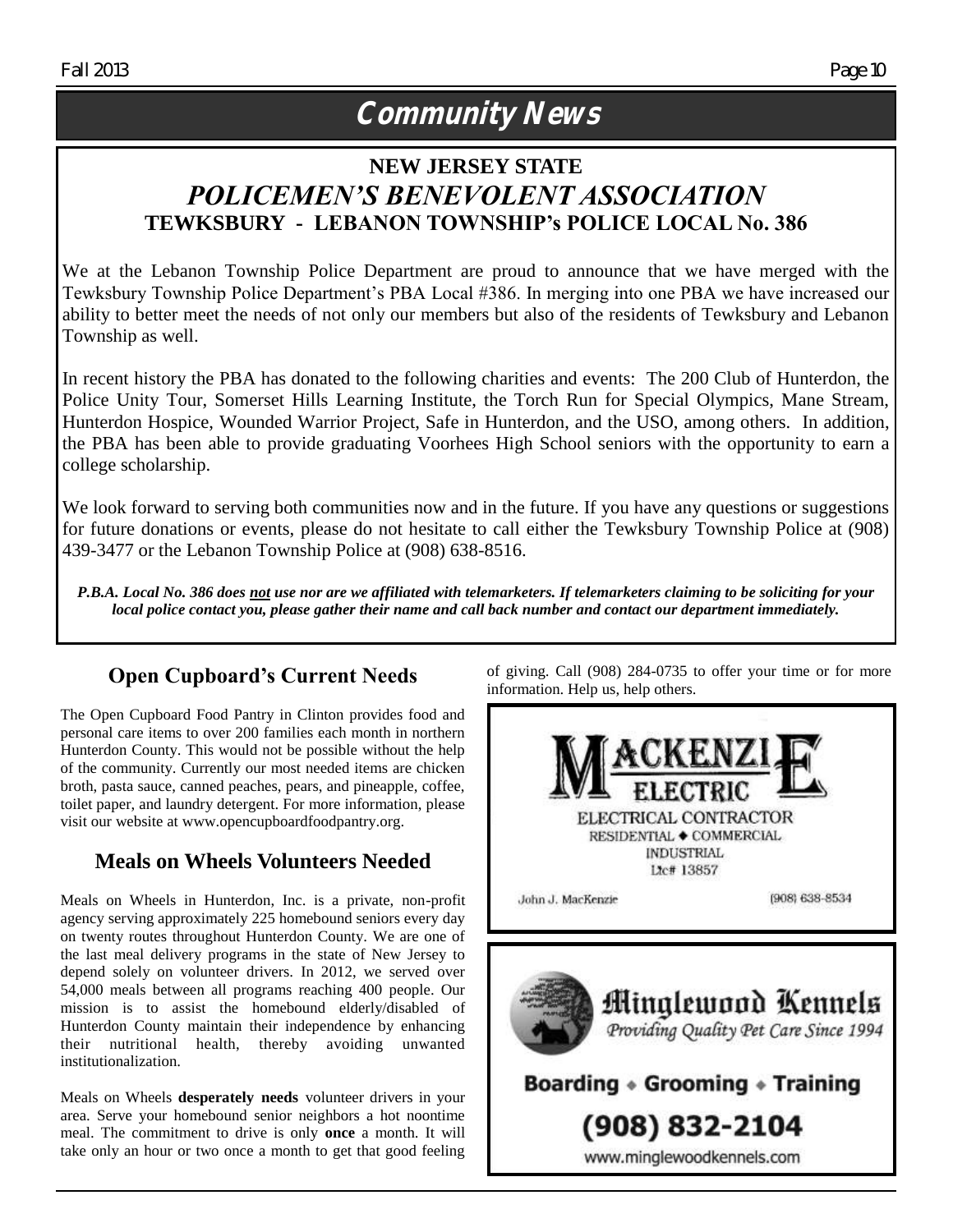Fall 2013 Page 11

| <i>Township Directory</i>                                                             |                                 |                                   |                                               |                    |                    |  |
|---------------------------------------------------------------------------------------|---------------------------------|-----------------------------------|-----------------------------------------------|--------------------|--------------------|--|
| <b>TOWNSHIP COMMITTEE</b>                                                             |                                 |                                   | <b>FIRE - POLICE - EMS</b>                    |                    |                    |  |
| Bernie Cryan                                                                          |                                 | (908) 537-2203                    | <b>Police Emergency</b>                       |                    | 911                |  |
| Tom McKee, Mayor                                                                      |                                 | $(908) 638 - 5020$                | Police Dispatch                               |                    | $(908) 638 - 8515$ |  |
| Ronald Milkowski, Deputy Mayor                                                        | (908) 537-4132                  | Chief, Chris Mattson              |                                               | $(908) 638 - 8516$ |                    |  |
| <b>Frank Morrison</b>                                                                 | $(908) 832 - 5263$              | Office Manager, Kathy Goracy      |                                               | $(908) 638 - 8516$ |                    |  |
| Patricia Schriver                                                                     | (908) 832-7066                  | <b>Emergency Medical Services</b> |                                               | 911                |                    |  |
|                                                                                       |                                 |                                   | <b>Fire Department Emergency</b>              |                    | 911                |  |
| <b>MEETINGS</b><br>Meetings held at the Municipal Building unless otherwise specified |                                 | Chief, Ed Schaffer                |                                               | (908) 537-2838     |                    |  |
| <b>Township Committee</b>                                                             | 7:00 PM 1st & 3rd Wed           |                                   | Fire Official, Gary Apgar                     |                    | $(908) 537 - 6670$ |  |
| <b>Board of Health</b>                                                                | 6:30 PM 1st Wed as needed       |                                   | Open Burn Fire Permit (Andover Forestry Off.) |                    | $(973) 786 - 6350$ |  |
| Planning Board                                                                        | $7:00$ PM 1st Tues              |                                   | <b>Office of Emergency Management</b>         |                    |                    |  |
|                                                                                       |                                 |                                   | Coordinator, Alan Goracy                      |                    | (908) 832-7158     |  |
| Board of Adjustment                                                                   | 7:30 PM 4th Wed                 |                                   | <b>Tewksbury Township Municipal Court</b>     |                    | (908) 832-7684     |  |
| <b>Environmental and Open Space Commission</b>                                        | 7:00 PM 3rd Mon                 |                                   | <b>Hunterdon County Board of Health</b>       |                    | $(908) 788 - 1351$ |  |
| Park Committee                                                                        | 7:00 PM 2nd Mon                 |                                   |                                               |                    |                    |  |
| <b>Agricultural Advisory Board</b>                                                    | 7:00 PM 2nd Mon                 |                                   |                                               | <b>SCHOOLS</b>     |                    |  |
| <b>Recreation Commission</b>                                                          | 7:30 PM 1st Thurs               |                                   | Valley View School                            | Grades $K - 4$     | (908) 832-2175     |  |
| <b>Library Committee</b>                                                              | 7:30 PM 2nd Wed at the Library  |                                   | Woodglen School                               | Grades $5 - 8$     | $(908) 638 - 4111$ |  |
| Historians                                                                            | 7:30 PM 1st Thurs at the Museum |                                   |                                               |                    |                    |  |
|                                                                                       |                                 | Voorhees High School              | Grades $9 - 12$                               | $(908) 638 - 6116$ |                    |  |

| <b>TOWNSHIP CONTACTS</b>                                                                                                                                      |                    |                      |                                                            |  |
|---------------------------------------------------------------------------------------------------------------------------------------------------------------|--------------------|----------------------|------------------------------------------------------------|--|
| Township Clerk, Registrar of Vital Statistics                                                                                                                 | Karen Sandorse     | $(908)$ 638-8523 x11 |                                                            |  |
| Deputy Clerk, Dog Licensing Agent, Deputy Registrar                                                                                                           | Kimberly Jacobus   | (908) 638-8523 x10   |                                                            |  |
| <b>Tax Collector</b>                                                                                                                                          | Mary Hyland        | (908) 638-8523 x15   | Hours: Wed & Fri 8:00 AM-4:30 PM                           |  |
| Assessor                                                                                                                                                      | Mary Mastro        | (908) 638-8523 x17   | Hours: Tues & Wed 8:00 AM-4:30 PM and by appointment       |  |
| Planning Board Clerk & Board of Adjustment Secretary                                                                                                          | Gail Glashoff      | $(908)$ 638-8523 x22 |                                                            |  |
| <b>Recycling Coordinator</b>                                                                                                                                  | Joann Fascenelli   | (908) 638-8523 x19   |                                                            |  |
| Zoning Officer                                                                                                                                                | John Flemming      | (908) 638-8523 x20   | Hours: Mon & Wed 1:00 PM-4:00 PM                           |  |
| Lost Dogs                                                                                                                                                     | Judy Dunlap        | $(908) 537 - 2678$   |                                                            |  |
| Hunterdon Humane Animal Shelter                                                                                                                               |                    | $(908)$ 996-2525     |                                                            |  |
| Department of Public Works                                                                                                                                    | Warren Gabriel     | $(908) 537 - 2850$   |                                                            |  |
| Library Committee                                                                                                                                             | Art Gerlich, Chair | $(908) 638 - 4331$   |                                                            |  |
| <b>Recreation Commission</b>                                                                                                                                  | Kristin Petrik     | $(908) 638 - 3590$   |                                                            |  |
| <b>Memorial Garden</b>                                                                                                                                        | Eva Burrell        | $(908) 537 - 2424$   |                                                            |  |
| Environmental & Open Space Commission                                                                                                                         | Warren Newman      | $(908) 638 - 4332$   |                                                            |  |
| Webmaster & Newsletter                                                                                                                                        | Karen Newman       | $(908) 638 - 4332$   | Email information to karennewman@embarqmail.com            |  |
| <b>Bunnvale Library</b>                                                                                                                                       |                    | $(908) 638 - 8884$   | Hours: Wed 1:00-8:00, Thurs & Fri 9:00-5:00, Sat 9:00-2:00 |  |
| Township of Lebanon Museum at New Hampton                                                                                                                     |                    | $(908) 537 - 6464$   | Hours: Tues & Thurs 9:30 AM-5:00 PM, Sat 1:00-5:00 PM      |  |
| Hunterdon County Transfer Station                                                                                                                             |                    | $(908)$ 236-9088     |                                                            |  |
| Construction Office, Christy Hoffman Farm, 108 Rt 512, Califon, NJ 07830                                                                                      |                    | (908) 832-5552       | Hours: Mon-Fri 8:30 AM-4:00 PM                             |  |
| For scheduling use of the Municipal Building Meeting Rooms or reserving the Memorial Park pavilion or fields, contact the Municipal Building at 638-8523 x10. |                    |                      |                                                            |  |